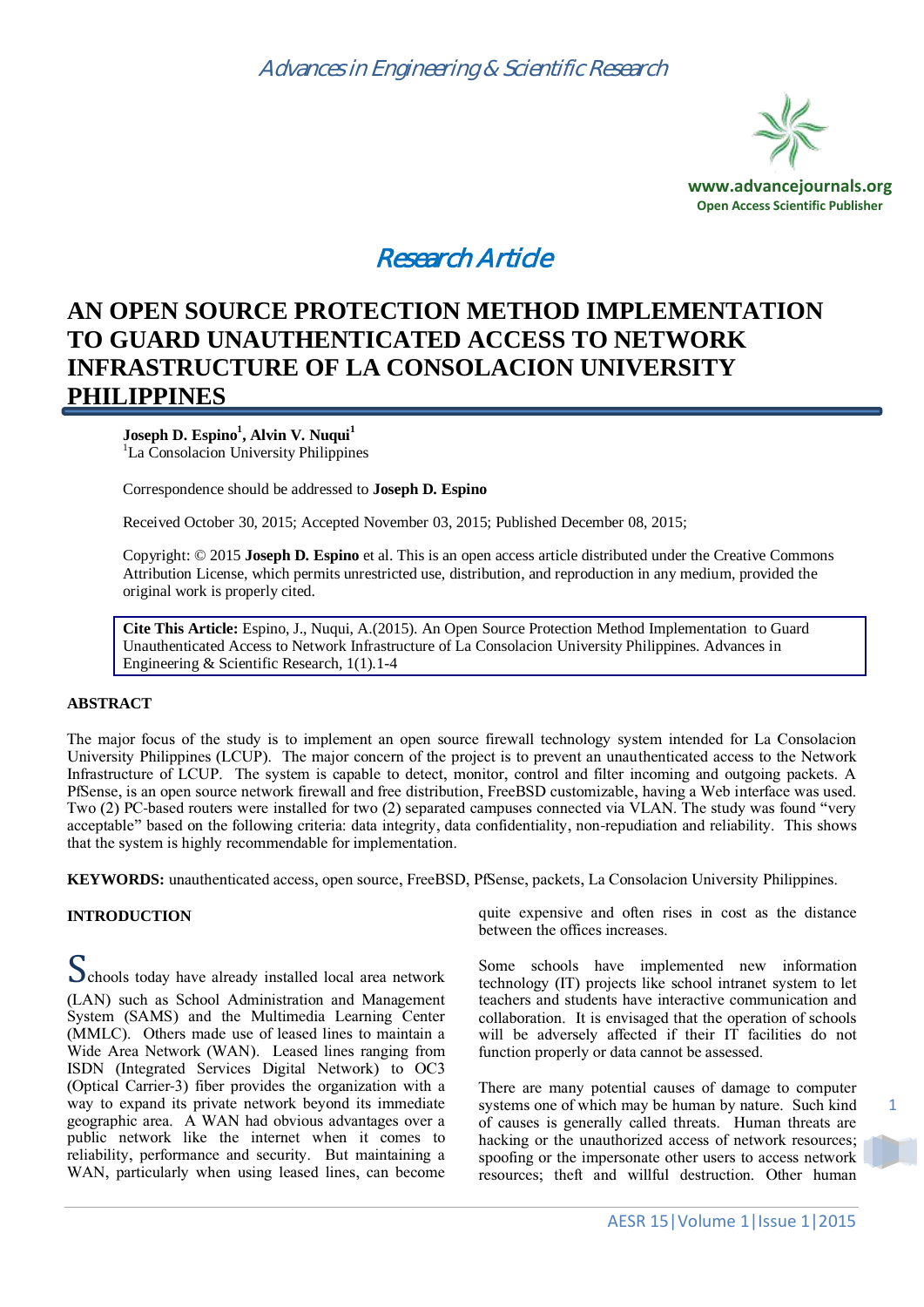# Advances in Engineering & Scientific Research

threats include equipment and power failure, human errors and mis managed systems.

These threats may induce risk of losses to schools.Nowadays, more and more IT facilities are integrating into school networks, including teaching materials, valuable information and data files which are stored in school systems. In order to protect them against threats and to reduce the risk of losses, communications security system is exigent. (AT  $, 2007)$ 

#### **BACKGROUND OF THE STUDY**

LCUP has two separate campuses, the first campus is situated beside historical Barasaoin church in San Gabriel Malolos City, and as the university expanded, a second campus was established in Catmon, Malolos. With the establishment of the new campus, most of the key offices have been transferred in the administration building at Catmon (i.e. President Office, Finance Office, Registrar's Office, and the offices of the Deans.).

The information and communications systems technology were also developed and implemented these are: Web server, Email server, Database and File Server, On-line Registration and Enrolment System, Web Public Access Library System, Payroll System and Course Management System.

With these new innovations and development of the network and data communications systems, the university is half-way through in promoting paperless and digitized communications. However, the campuses are separated by barrio and barangay, the Wide Area Network (WAN) or Internet is the cheapest backbone or device to facilitate the Local Area Network (LAN) and data communications of two campuses compare with lease line, ISDN and optical fiber medium. But information traveling across a shared IP-based network, such as the Intranet, could be exposed to many devious acts such as eavesdropping, forgery and manipulation, hence, the need for a implementation of protection method.

#### **Research Objectives**

The study attempted to deliver a Virtual Private Network and protection method services in the form of PfSense firewall network tha provides connectivity of the two campuses and provides data security to the traffic flowing in the different offices of the university. It also addresses security issues by peer authentication, access control, perpacket authentication and data integrity, and by encrypting the traffic.

#### **Scope and Delimitation**

 $\overline{2}$ 

The study focused on the implementation of open VPN and Protection Method using PfSense for La Consolacion University Philippines. Computer networks are utilized for sharing services and resources. Information traveling across IP-based network could be exposed to devious acts such as forgery and manipulation. The implementation of this security system is an attempt to protect any university information that needs to be sent over a network.

The development processes cover software compilation, system configuration, system assessment, implementation, testing, evaluation, and documentation. It is an expressed limitation of the study that the evaluation of the acceptability of the system was done through perceptual evaluation using the criteria: data confidentiality, data integrity, non-repudiation, and reliability.

#### **METHODOLOGY**

The study made use of the descriptive developmental research design. The study primarily focused in analyzing the existing network and communication system in the university. Quality observation and analysis is the heart of a descriptive investigation. (Heppner et.al., 1992) The descriptive method allows the researcher to carefully understand the situation as well as the necessities of the organization.

#### **Design and Implementation of Network Topology**

[Figure 1](#page-1-0)illustrates the design of network topology. Which is able to observe, that the designed and implemented a LAN and WAN network scenario separated by a firewall, which was configured in a real environment and validated in a virtual network environment, through Pfesne software systems: This performs different assessments and evaluation of the selected firewalls in a real environment.

The OpenVPN server in a DMZ segment, separate it from LAN segment where the internal server and client reside. An UTM/firewall to separate the WAN, DMZ and LANs. Firewall rule between WN, DMZ and LAN segment.

**Figure 1:**Design and Network Topology

<span id="page-1-0"></span>

The two campuses are not physically connected by a wired network. It has one 10 Mbps leased line connection for Catmon campus. It has five (5) public IP addresses. The Catmon Campus has four (4) computer servers with different platform such as (1) Web server (2) Open-source squirrel mail server; (3)Windows 2003 server for library WebPAC system (Mealisa); and (4) Windows 2003 server for the Finance Office enrolment-payment system.

Another pfsense installed in Barasoain Campus to connect virtually the Catmon Campus. The Internet could be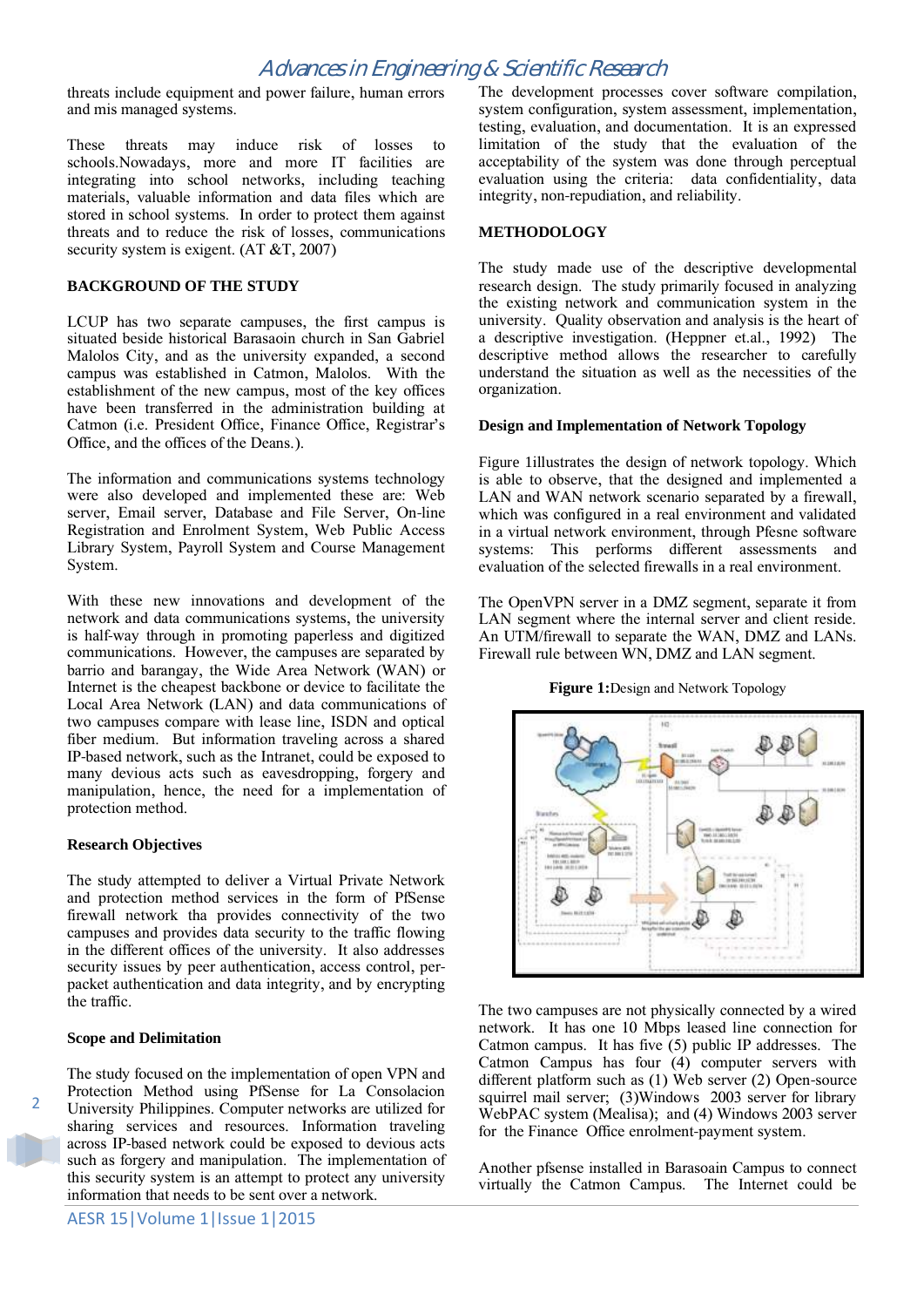# Advances in Engineering & Scientific Research

accessed through assigned local IP gateways. The internet is the primary medium of communication between the two campuses. Considering the number of work stations and the nature and volume of transactions in the University: academic, financial, administrative, and the like, the installation of a pfsense that will ensure effective connectivity and security is very exigent.

#### **Server Installation**

The envisioned open VPN and protection method implementation software called pfsense. The system includes all the important features of an expensive commercial firewall system.

[Figure 2](#page-2-0)depicts a step-by-step instruction for installing Pfsense server running DOS environment on LiveCD or USB.

The Linux operating system boots and pfSense starts, a prompt is presented with some choices and a countdown timer.

<span id="page-2-0"></span>

#### **Figure 2:**Server Installation

#### **RESULTS AND DISCUSSION**

After the system configuration and installation for both campuses of La Consolacion University Philippines were established, the next step is the system administration.[Figure 3](#page-2-1)depicts the post installation using graphical user interface (GUI).

System firewall can filter by source and destination IP, IP protocol, and source and destination port for TCP and UDP traffic. Able to limit simultaneous connections on a perrule basis.

Highly flexible policy routing possible by selecting gateway on a per-rule basis for load balancing, failover, multiple WAN.

Allow grouping and naming of IPs, networks and ports. This helps keep firewall rule set clean and easy to understand, especially in environments with multiple public IPs and numerous servers.

[Figure 4](#page-2-2)shows the configuration of Wide Area Network or external network where public IP from the ISP set in this module to point the server in the global network specifically static IP address was used.

A firewall is a network element that controls the traversal of packets across the boundaries of a secured network based on a specific security policy. In this module as depicts in [Figure 5](#page-3-0)Network Address Translator (NAT) was configured to assigned external network IP address for WebPAC server and translate it to internal network IP address of 172.16.0.1 with a port address of 8088.

<span id="page-2-1"></span>

#### **Figure 3:**System Administration

**Figure 4:** WAN Configuration

<span id="page-2-2"></span>

 $\overline{a}$